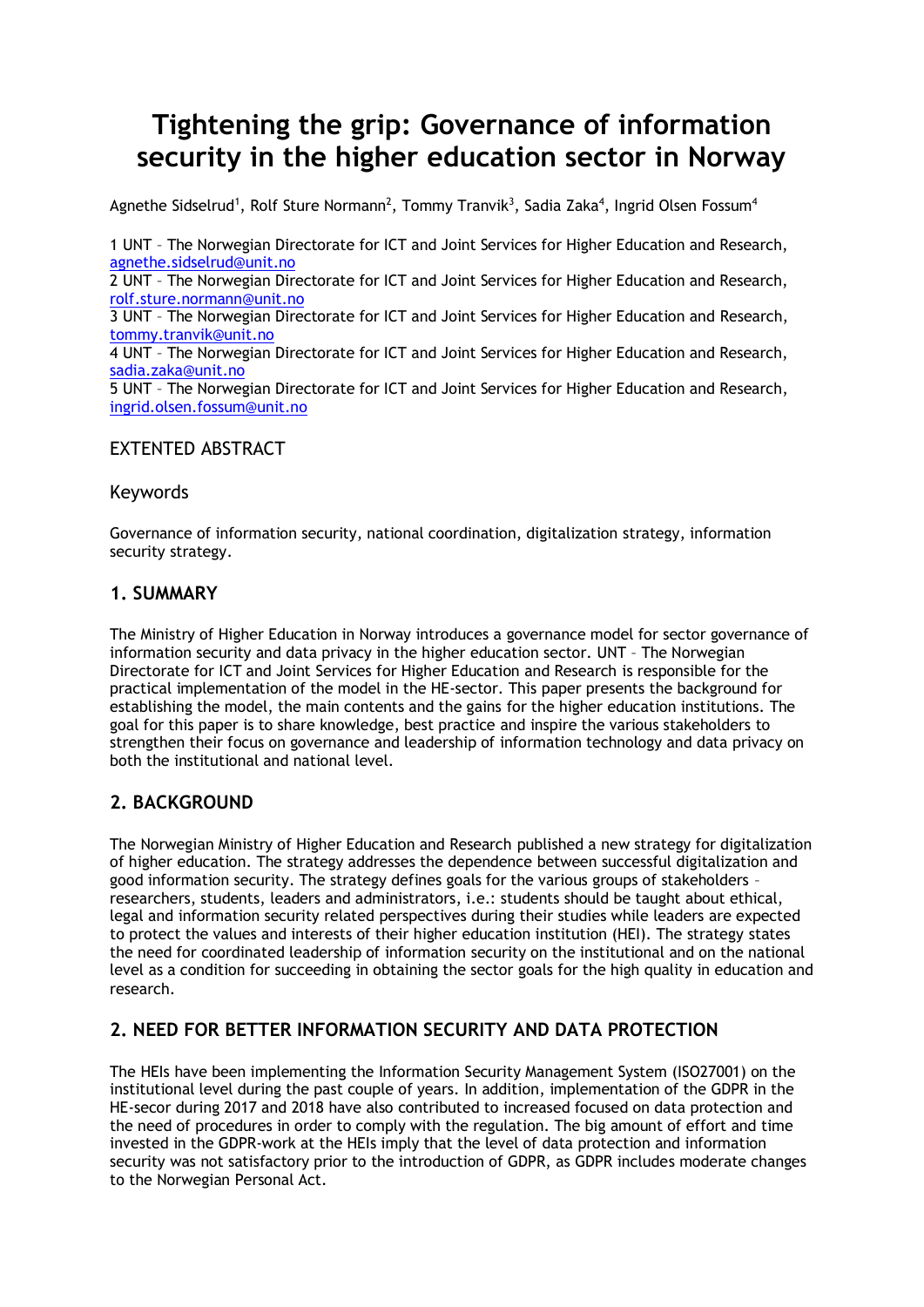The Norwegian Ministry of Higher Education stated the need for better information security and data protection the higher education sector in Norway and the need for strengthening the governance of the HE-sector within these areas. The Ministry and UNIT – the Norwegian Directorate for ICT and Joint Services for Higher Education and Research have developed a national governance model for information security and data protection in the HE-sector.

#### **3. NEW NATIONAL GOVERNANCE MODEL – GAINS FOR THE HEIS**

The governance model is being implemented in the HE-sector during 2019. The immediate gains for the institutions are:

- **More clear direction** for HEIs work with information security in their systems and services. The Ministry and UNIT work on new sub-strategy for information security and privacy with clear objectives for the sector and the HEIs

- **Planned implementation** of the sub-strategy. The Ministry and UNIT will publish an action plan that implements the sub-strategy and a general policy that provides guidelines and communicates requirements.

- **Closer dialogue and follow-up** between the HEIs and the Ministry. UNIT is currently mapping the status for information security at the institutional level in order to provide a national report as well as risk assessment on the sector level. The dialogue and follow-up takes place during the first part of the 2019 by means of series of face-to-face meetings between UNIT and leadership of each HEI in Norway.

- **Better and more accurate priorities** made by the Ministry. Based on the risk assessment conducted on the national level by UNIT, the Ministry will be able to adjust necessary actions and earmark funding for the relevant areas.

- **Customized advice and guidance** for the HE-sector. The national governance model will make it easier to perceive the challenges in the Norwegian HE-sector in the overall perspective and make it possible to write sector-specific guidelines and tools.

## **4. EXPERIENCES FROM THE IMPLEMENTATION PROJECT AND CONCLUSIONS**

The governance model is being implemented in the HE-sector during 2019. The experiences from the process of establishing the model and the project of implementing the model in the HE-sector will be presented and discussed. The goal is to share knowledge and inspire the various stakeholders to strengthen their focus on governance and leadership of information technology and data privacy on the institutional and national level.

## **5. REFERENCES**

*The Personal Data Act* <https://lovdata.no/dokument/NL/lov/2018-06-15-38> last accessed on 10 February 2019

*The Governance Model for Information Security in Higher Education and Research* <https://www.unit.no/styringsmodell-informasjonssikkerhet-i-hoyere-utdanning-og-forskning> last accessed on 10 February 2019

The National Strategy for Digitalization of Higher Education [https://www.regjeringen.no/no/dokumenter/digitaliseringsstrategi-for-universitets--og](https://www.regjeringen.no/no/dokumenter/digitaliseringsstrategi-for-universitets--og-hoyskolesektoren---/id2571085/)[hoyskolesektoren---/id2571085/](https://www.regjeringen.no/no/dokumenter/digitaliseringsstrategi-for-universitets--og-hoyskolesektoren---/id2571085/) last accessed on 10 February 2019